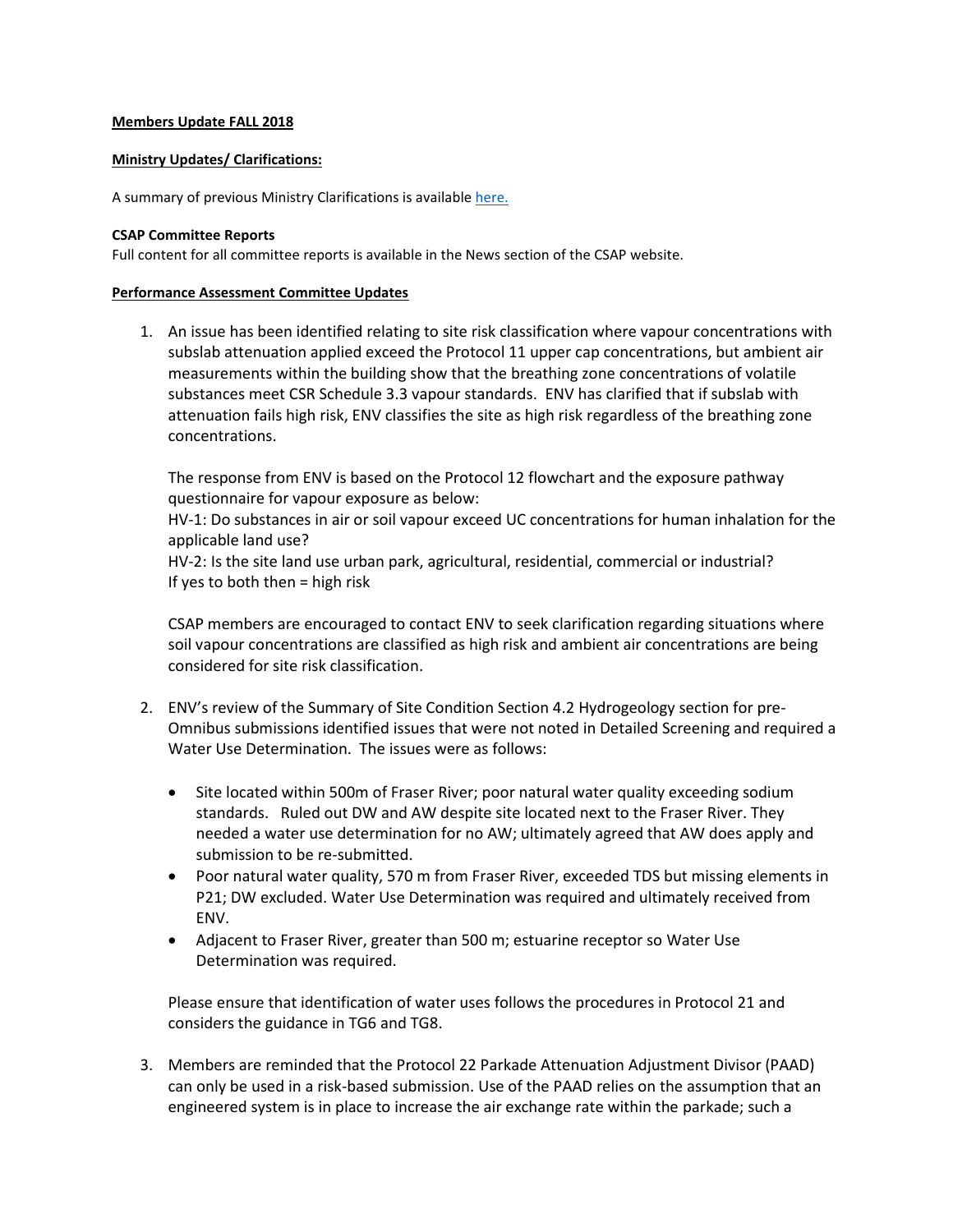system is considered risk management, and thus, the requirements for risk management in Technical Guidance 4 apply. Reference should be made to Protocol 22 and Technical Guidance 4 for clarification.

# **Detailed Administrative Screening Update**

The Post Omnibus submission rate continues to lag below historic averages (ten per month) with forty submissions received between Nov 1st, 2017 and October  $9<sup>th</sup>$ , 2018 (an average of little more than three a month).

AP's are reminded that the [Transmittal Letter](https://csapsociety.bc.ca/members/make-a-submission/) is mandatory and to please use the updated template on the CSAP Website and submit as a Word document (the Word format allows the information to be directly imported into the CSAP database, saving hours of data re-entry).

The CSAP Detailed Screening Committee met with the ENV and will be working on the tracking of conditions in the instruments to allow for the updating of the ENV instrument templates among other tasks.

# **Technical Review Updates:**

The Technical Review Committee's calendar is highly seasonal – just like BC's climate. Over the summer, we were wrapping up projects and now we are planning for and beginning the next set of projects.

For the 2018-2019 fiscal year, budget for Special Projects has been allocated to the following:

- 1. **Wrapping up and communicatin[g Toolkits 3 and 4](https://csapsociety.bc.ca/wp-content/uploads/07_Tech-Talk-Golder-Toolkits-V3.pdf)**, related to management of petroleum hydrocarbon sites. These documents will undergo is ENV review prior to release.
- 2. **Ongoing Leachate test verification** using real-world sites, intended to support [leachate tests](https://www2.gov.bc.ca/assets/gov/environment/air-land-water/site-remediation/docs/presentations/omnibus-2016/webinar_4-presentation.pdf)  [under Protocol 2](https://www2.gov.bc.ca/assets/gov/environment/air-land-water/site-remediation/docs/presentations/omnibus-2016/webinar_4-presentation.pdf)
- 3. **Updates to CSAP's 2009 vapour sampling guidance**; CSAP Soil Vapour Advice and Practice Guidelines were developed nearly 10 years ago before Technical Guidance 4 (TG4) Version 1 was published. Now with the update of the TG4 (version 2) and a new protocol (Protocol 22) in place, there is a need to revisit the CSAP Soil vapour practice guidelines and identify what need to be updated. This year's project is to develop a detailed scope of work for updating the guidelines. CSAP has established a team of vapour specialists to meet and develop the scope of work.
- 4. **Perfluorinated and polyfluorinated substances** are emerging contaminants for which ENV prioritized the development of standards that were recently introduced to the Contaminated Sites Regulation on November 1, 2017. CSAP recently issued a Request for Proposals to prepare a guidance document on the investigation these substances. Proposals are currently under review and the project will begin in November 2018.
- 5. **Engagement with ENV on risk-based remediation in the broader context of remedial options analysis** – submission rates for instruments dependent on risk assessment have been increasing quickly (64% of submissions for Nov 1 2017); however, there are ongoing discussions about the conditions on the Certificates of Compliance for source and affected parcels. Using this seed money, CSAP will explore with ENV the development of remedial options guidance for greater certainty by both qualified and approved professionals.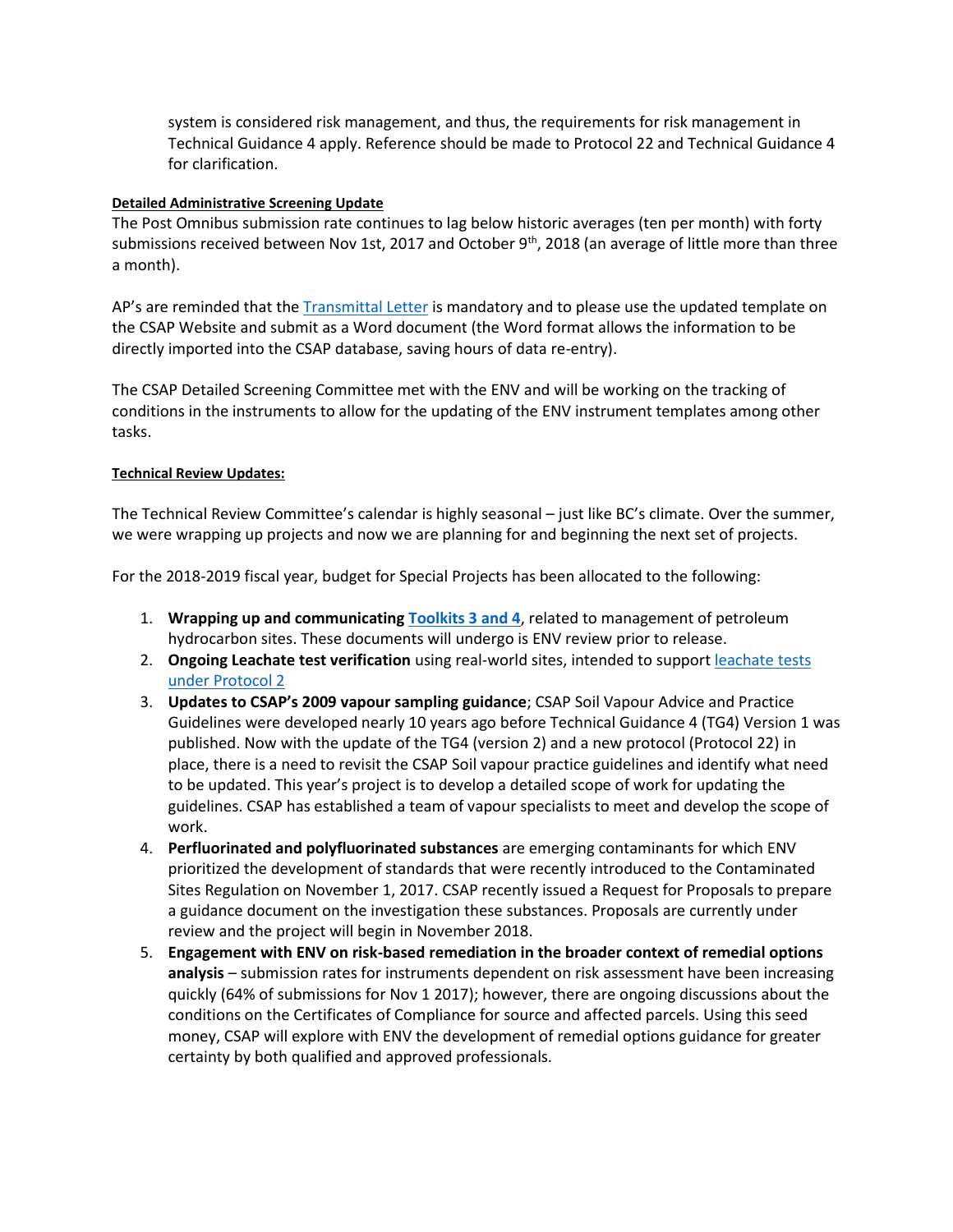CSAP's Technical Review Committee continues to solicit ideas for the next fiscal year (2019-2020) – submissions using this format (see attached) are welcomed.

In addition to the above Special Projects, the Technical Review Committee will be conducting technical reviews on incoming guidance. If you are interested in volunteering for these reviews, please email Nelly Pomareda, indicating your area(s) of expertise.

# **Membership Updates:**

The Membership Committee is reviewing feedback from the 2018 applicants and experience reviewers to identify opportunities to further clarify guidance (1) to new applicants regarding the application process and the necessary documentation of experience and (b) to experience reviewers to regarding the minimal level of competence that must be demonstrated by applicants to be approved to write examinations.

A reminder to those who are due for membership renewal December 31, 2018 that at least one AP submission is needed before that date and also a record of 150 PD hours in order to complete the renewal process along with proof that you remain a member in good standing of your parent organization. Refer to Appendix 9 of the CSAP Membership Guidelines for specific details on the CPD hour requirements. PD hours may be submitted through the online submission manager.

Examinations are scheduled to be held November  $6<sup>th</sup>$  and  $7<sup>th</sup>$ . This year's examination candidates break down as follows:

| <b>Nov 2018</b> | <b>Rewriting</b> | <b>New</b><br><b>Applicants</b> | <b>CSAP</b><br><b>Member</b> | <b>TOTAL</b> |
|-----------------|------------------|---------------------------------|------------------------------|--------------|
| Numerical       |                  |                                 | 0                            |              |
| Regulatory      |                  | Δ                               | O                            | b            |
| <b>Risk</b>     |                  |                                 |                              |              |

# **CSAP News:**

CSAP would like to express our sincere appreciation for Paul Gordon's active participation as our Industry Representative Director for the past two years. Thank you Paul for your service and support to the CSAP community.

It is our pleasure to welcome Anne Bancroft-Jones from Polygon Homes & UDI's Contaminated Sites Committee as she steps into the appointed Industry Representative Director role. We look forward to working with Anne and her valuable insights and new ideas. Please join us in welcoming Anne and wishing her the best as our new board member.

CSAP AP Forum Now Open! [Join Now](https://csapsociety.bc.ca/csap-forum-disclaimer/)

**CSAP Event Calendar:**

**CSAP Fall PD Workshop** Date: Nov.15th, 2018